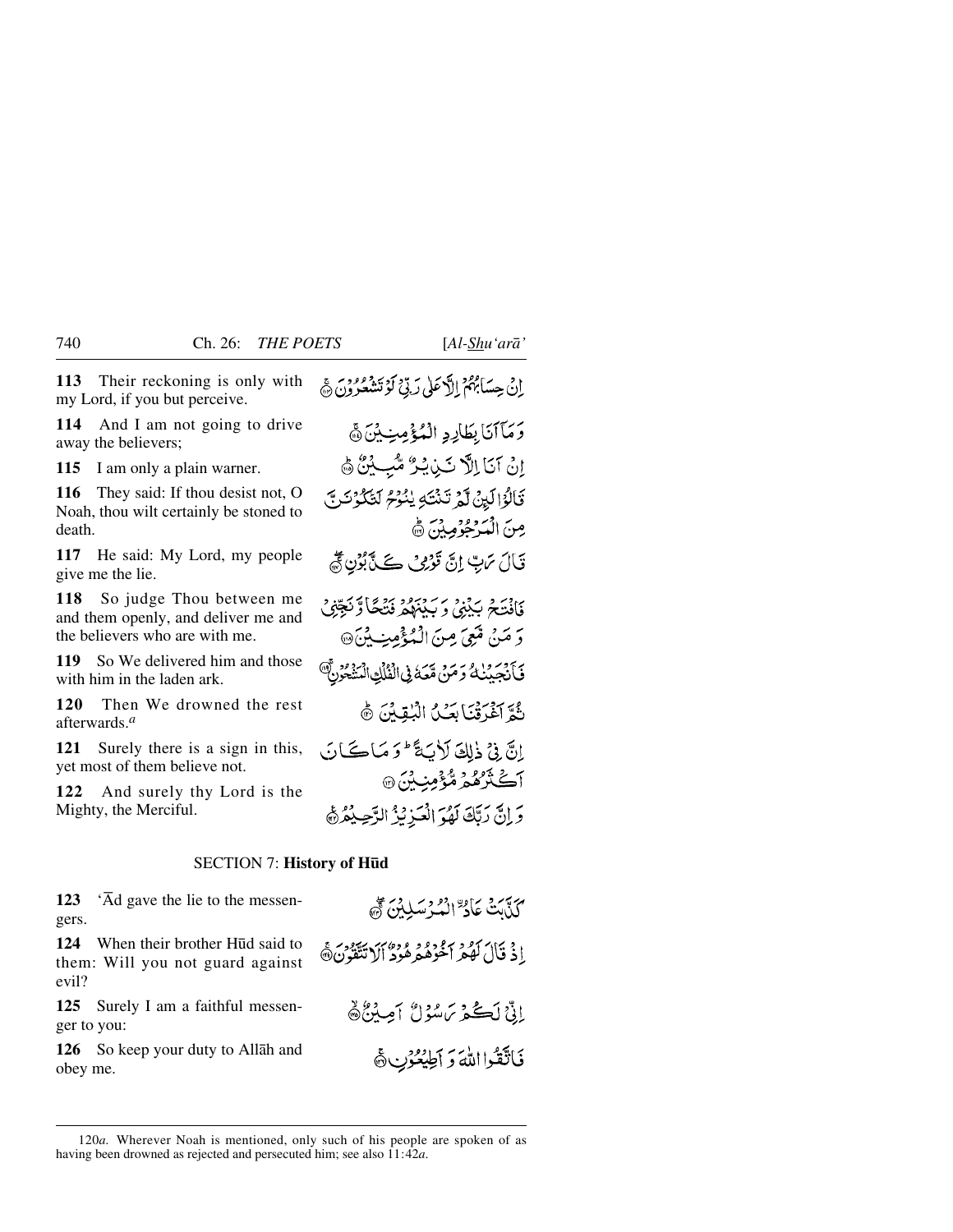**127** And I ask of you no reward for it; surely my reward is only with the Lord of the worlds.

**128** Do you build on every height a monument? You (only) sport.*<sup>a</sup>*

**129** And you make fortresses that you may abide.

**130** And when you seize, you seize as tyrants.

**131** So keep your duty to Allåh and obey me.

**132** And keep your duty to Him Who aids you with that which you know —

**133** He aids you with cattle and children

**134** And gardens and fountains.

**135** Surely I fear for you the chastisement of a grievous day.

**136** They said: It is the same to us whether thou admonish, or art not one of the admonishers:

**137** This is naught but a fabrication of the ancients:*<sup>a</sup>*

**138** And we will not be chastised.

**139** So they rejected him, then We destroyed them. Surely there is a sign in this; yet most of them believe not.

**140** And surely thy Lord is the Mighty, the Merciful.

يَ مَآ ٱسْتَلَكَّدُ عَلَيْهِ مِنْ أَجْرِ ۚ إِنْ آجُرِيَ إِلَّا عَلَىٰ مَ بِّ الْعُلَيْمِيْنَ ﴾ آتَنْدُوْنَ بِكُلِّ رِيْجِ آيَةً تَعْبَنُوْتَ هَ وَتَتَّخِذُونَ مَصَانِعَ لَعَلَّكُمُ تَخْلُدُونَ ۞ وَإِذَا بَطَشْنَهُ بِطَشْنَهُ جَبَّابِرِيْنَ ﴾ فَاتَقْوَا اللهَ وَ أَطِيْعُوْنِ ﴾ وَاتَقَوْاالَّذِيَّ آَمَدَّا كُمُّ بِمَاتَعْلَمُوْنَ ﴾ أَمَلَّاكُمُ بِأَنْعَامٍ وَّبَنِ بِنَ ثَمَّ كَرْ جَنّْتٍ وَّ عُيُوْنٍ﴾ إِنِّيَّ آخَافُ عَلَيْكُمْ عَذَابَ يَوْمٍ عَظِيْمِ هَمْ قَالُوْا سَوَاءٌ عَلَيْنَآ أَوَ عَظُتَ أَمْرِ لَهِمْ تَكُنْ مِّنَ الْزْعِظِيْنَ۞ إِنْ هٰذَآ اِلْأَحْلُقُ الْأَوَّلِيْنَ هُ رَ مَا نَحْنُ بِمُعَنَّابِيْنَ ﴾ فَكَذَّبُوْهُ فَأَهْلَكُمْهُمْ إِنَّ فِي ذٰلِكَ لَأَيَّةٌ دَ مَاڳَانَ آڪَ تَرُهُمْ مُنْ قُومِينِ بِنَ ۞ وَإِنَّ يَرَبَّكَ لَهُوَ الْعَزْنَزُ الرَّحِيْمُ ﴾

<sup>128</sup>*a.* The word *åyat*, literally a *sign*, is used here to indicate the *lofty building that should acquire renown as a sign of greatness*; see 2:39*a*. These lofty buildings were, no doubt, used to terrorize others, as v. 130 shows that acts of cruelty and violence were committed by 'Åd, while they considered themselves safe in their fortresses.

<sup>137</sup>*a.* The word *khuluq* sometimes carries the same significance as the word *ikhtilåq*, i.e., a *fabrication*.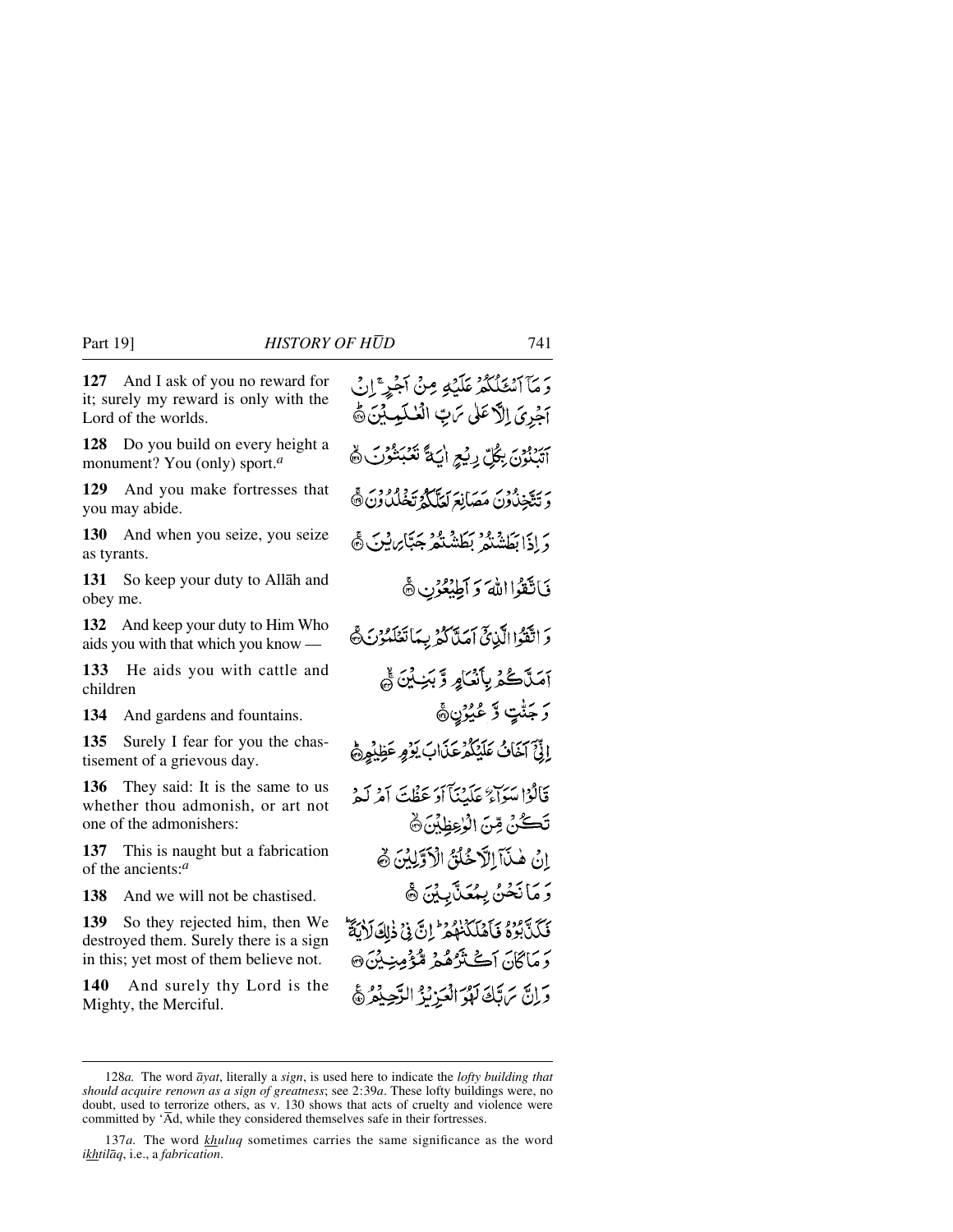## SECTION 8: **History of Salih**

**141** Tham∂d gave the lie to the messengers.

**142** When their brother Salih said to them: Will you not guard against evil?

**143** Surely I am a faithful messenger to you:

**144** So keep your duty to Allåh and obey me.

**145** And I ask of you no reward for it; my reward is only with the Lord of the worlds.

**146** Will you be left secure in what is here,

**147** In gardens and fountains,

**148** And corn-fields and palm-trees having fine flower-spikes?

**149** And you hew houses out of the mountains exultingly.

**150** So keep your duty to Allåh and obey me.

**151** And obey not the bidding of the extravagant,

**152** Who make mischief in the land and act not aright.

**153** They said: Thou art only a deluded person.

**154** Thou art naught but a mortal like ourselves — so bring a sign if thou art truthful.

**155** He said: This is a she-camel; she has her portion of water, and you have your portion of water at an appointed time.*<sup>a</sup>*

ڪ په سنڌي ڇوهو اقشي مئيان ٿي إِذْ قَالَ لَهُمْ آخُرُهُمْ صٰلِحٌ ٱلْاتَتَقُونَ ﴾ إِذْيَ لَڪُمْ يَرْسُوْلُ أَمِينُنَّ ﴾ فَاتَقَوْا اللَّهَ وَ أَطِيْعُوْنِ ﴾ دَ مَآ ٱسْتَلَكَّهُۥْ عَلَيۡكِ مِنۡ ٱجۡرٌ ۚ إِنۡ آجَرِيَ إِلَّ عَلَىٰ رَبِّ الْعُلْمِينَ هَ أَتْنَزَّكُونَ فِي مَا هُهُنَّا أُمِنِيَّيْنَ ۞ نِيٌ جَٽْتٍ وَّ عُيُوُنٍ ﴾ وَنَرْزُعٍ وَّيَخْلِ طَلْعُهَا هَضِيْعُرُثَّ وَتَنْحِتُوْنَ مِنَ الْجِبَالِ بُيُوْتًا فَرِهِيْنَ ﴾ فَأَتَقَوْااللَّهَ دَ أَطِيعُونِ ۞ وَلَا تُطِيعُوْٓا أَمْرَ الْمُسْدِفِينَ ۞ الَّذِيْنَ يُفْسِدُوْنَ فِي الْأَرْضِ وَلَا فضل محود بن 90 وَبَالَوْمَ اتَّبَامَ آَنْتَ مِنَ الْمُسَحَّرِيْنَ ثَ مَآَ أَنْتَ إِلَّا بَشَرٌ مِّثْلُنَاً ۚ فَأَت بِأَيَةِ إِنْ كُنْتَ مِنَ الصّْدِقِيْنَ@ قَالَ هٰذِهِ نَاقَةٌ لَّمَا شِنْرُنَّ وَّ لَكُمْ يشاث يَوْمِرةَ شَادُ مِرْرَةَ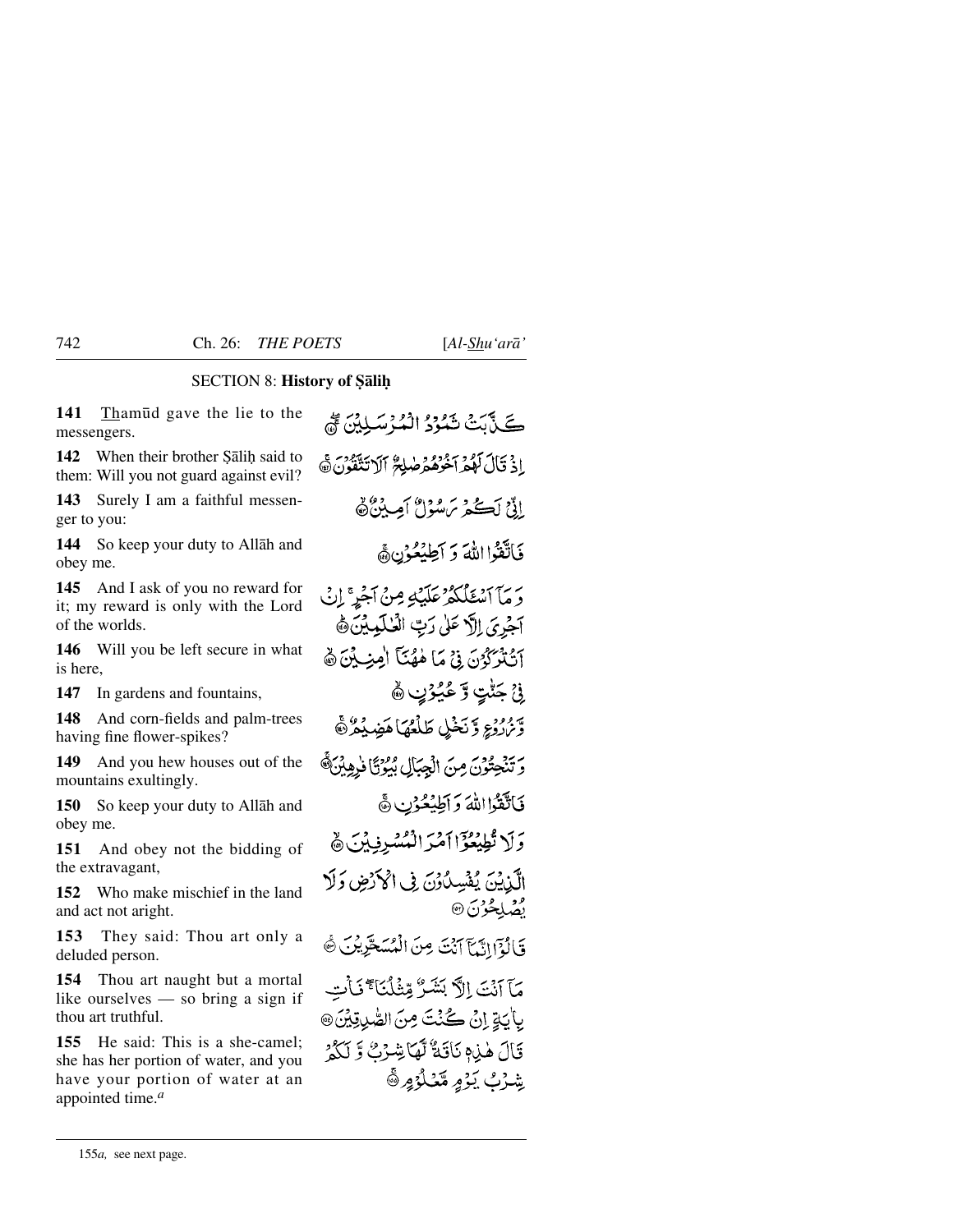**156** And touch her not with evil, lest the chastisement of a grievous day overtake you.

**157** But they hamstrung her, then regretted,

**158** So the chastisement overtook them. Surely there is a sign in this; yet most of them believe not.

**159** And surely thy Lord is the Mighty, the Merciful.

### SECTION 9: **History of Lot**

**160** The people of Lot gave the lie to the messengers.

**161** When their brother Lot said to them: Will you not guard against evil?

**162** Surely I am a faithful messenger to you:

**163** So keep your duty to Allåh and obey me.

**164** And I ask of you no reward for it; my reward is only with the Lord of the worlds.

**165** Do you come to the males from among the creatures,

رَ لَاتَمَسَّوْهَا بِسُنَّةٍ فَيَأْخُذَكُمْ عَذَابُ يَوۡهِ عَظِيۡهِ۞ بَيْعَةَ وَمَا فَأَصْبَحُوْا لِّي مِينَ ﴾ فَأَخَذَهُمُ الْعَذَابُ إِنَّ فِي ذَٰلِكَ لَأَنَةً تُوَمَّاً كَانَ آَكْنُزُهُمْ مُّؤْمِنِيْنَ@ وَإِنَّ رَبَّكَ لَهُوَ الْعَبْرِ بُنُّ الرَّحِيْفُرُ هَ

# كَنَّابَتْ تَوْمُرْلُوْطِ الْمُرْسَلِيْنَ تَجْ إِذْ قَالَ لَهُمْ أَخْرُهُمْ لَوُطًا أَلَا تَتَقَرُّنَ ١٥ إِنِّ لَكُمْ يَسْؤُلُّ أَصِيْنٌ فَاتَقْوَا اللَّهَ وَ أَطِيْعُوْنِ ﴾ وَ مَآ ٱنظَلَٰكُمۡ عَلَيۡتِهِ مِنۡ ٱجۡلِهِ ۚ إِنۡ آَجُرِيَ إِلَّا عَلَىٰ رَبِّ الْعٰلَيْلِينَ ﴾ آتَأْتُوْنَ النَّكْرَانَ مِنَ الْعٰلَيِيْنَ ﴾

The word *shirb* signifies either *an act of drinking*, or *a share*, or *portion that falls to one's lot, of water*, or *a watering place*, or *a time of drinking*. And in law it signified *the use of water for the watering of sown fields and of beasts* (LL).

<sup>155</sup>*a.* See 7:73*a* for Tham∂d. They are described in v. 149 as hewing houses out of the mountains, and, as it appears from here and 54:28, the springs of water seem to have been few, and access to these was probably specially guarded, so that they were open only at particular times. For the she-camel, see 7:73*c*. Şalih seems to have demanded that the she-camel should be allowed to drink at such times. See 54:28, where it is stated that every share of the water will be attended by the she-camel, or that she will have access to water at all times when the others are allowed to drink. A similar demand as regards her pasture is contained in 11:64 in the words "Leave her to pasture on Allåh's earth", followed by the same words as those following this demand for drink: "And touch her not with evil".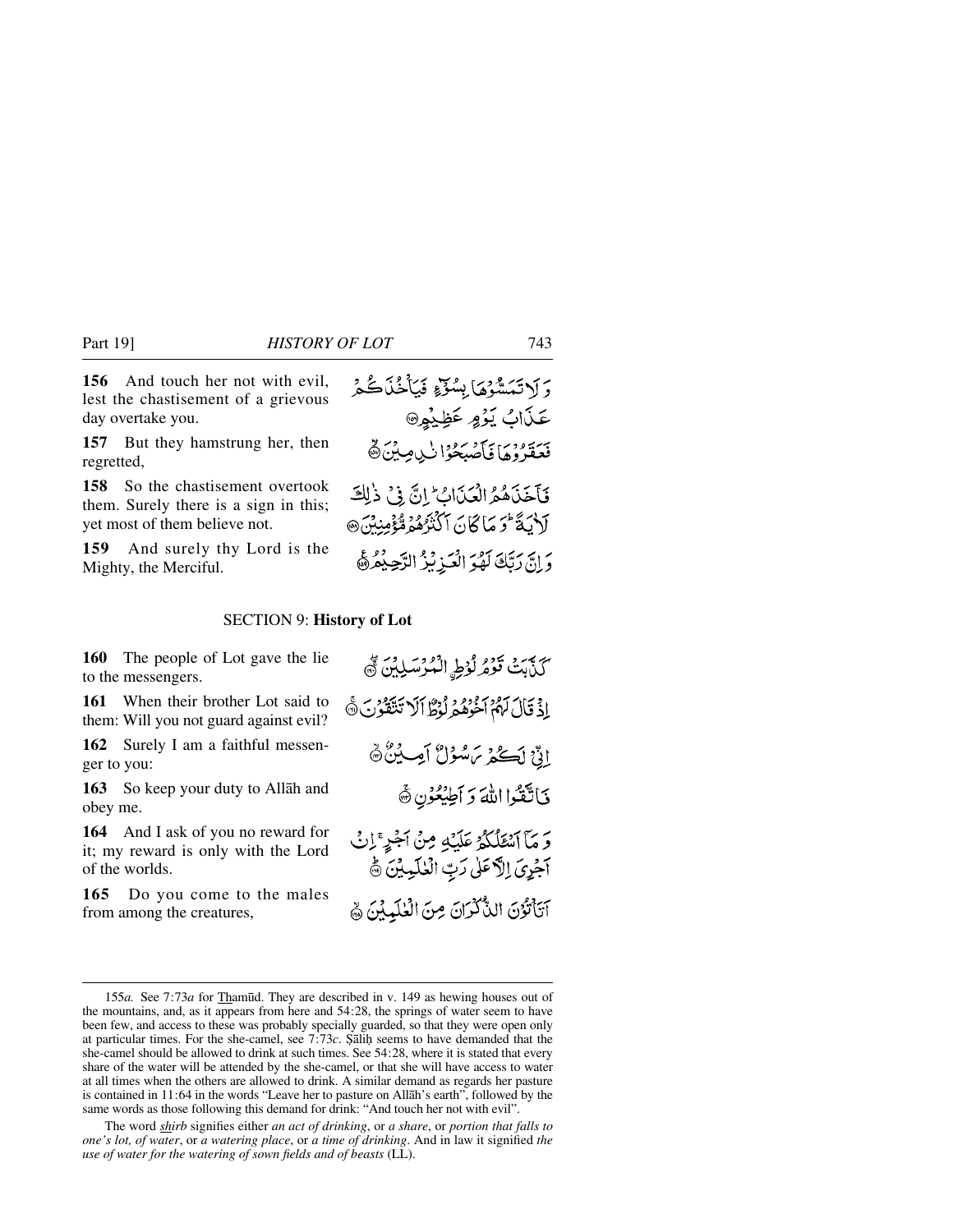**166** And leave your wives whom your Lord has created for you? Nay, you are a people exceeding limits.

**167** They said: If thou desist not, O Lot, thou wilt surely be banished.

**168** He said: Surely I abhor what you do.

**169** My Lord, deliver me and my followers from what they do.

**170** So We delivered him and his followers all,

**171** Except an old woman, among those who remained behind.*<sup>a</sup>*

**172** Then We destroyed the others.

**173** And We rained on them a rain, and evil was the rain on those warned.*<sup>a</sup>*

**174** Surely there is a sign in this; yet most of them believe not.

**175** And surely thy Lord is the Mighty, the Merciful.

دَيْنَ دَوْنَ مَاخَلَقَ لَكُهُ رَبُّكُمْ قِبْنَ أَزْوَاجِكُمْ ثَبَلْ أَنْتُمْ قَوْمُ عَبْدُونَ ۞ فَالْوْالَيْنُ لَّمْ تَنْتَهُ يٰلُوُطُالَتَكُوْنَنَّ مِنَ الْمُخْرَجِينَ۞ قَالَ إِنِّيْ لِعَمَلِكُمْ قِنَ الْقَالِيْنَ ﴾ رَبّ نَجِّنِي وَأَهْلِيُ مِتَابَعُبَكُوْنَ ۞ فَنَجَّبْنَٰهُ وَ أَهْلَكَ أَجْبَعِبْنَ ۞ بِالْأَحْجُوْسَ فِي الْغُيْدِيْنَ ﴾ ثُمَّ دَمَّرْنَا الْأَخْرِيْنَ ﴾ دَ أَمْطَيْنَا عَلَيْهِهِ مُقَطَّرًا ۚ فَيَبَاءَ مَطَدُّ الْمُنْذَى بِيْنَ ۞ إِنَّ فِي ذٰلِكَ لَأَبَيَةً لَمُوَ مَبَاكَبَانَ آڭتَر*ْهُمْ* مُّؤْمِنِيْنَ® وَإِنَّ رَبَّكَ لَهُوَ الْعَزِيْزُ الرَّحِيْمُ

## SECTION 10: **History of Shu'aib**

**176** The dwellers of the grove gave the lie to the messengers.*<sup>a</sup>*

**177** When Shu'aib said to them: Will you not guard against evil?

**178** Surely I am a faithful messenger to you;

**179** So keep your duty to Allåh and obey me.

كَذَّبَ آصَحْبُ لَقَيْكَةِ الْمُرْسَلِيْنَ ﴾ اذْ قَالَ لَهُمْ شَعَبْتُ آلَا تَتَّقَدُّنَ ﴾ اذَّعْ أَڪْفِرْ بَرْمِيْنَ أَصِيْنَ ﴾ فَأَتَقَوْا اللَّهَ وَ أَطِيعُوْنِ ﴾

<sup>171</sup>*a.* See 7:80*a* for Lot. The old woman referred to here was Lot's wife.

<sup>173</sup>*a.* See 7:84*a*. Stones were rained on them as the result of a volcanic eruption.

<sup>176</sup>*a.* They are the same as the people of Midian.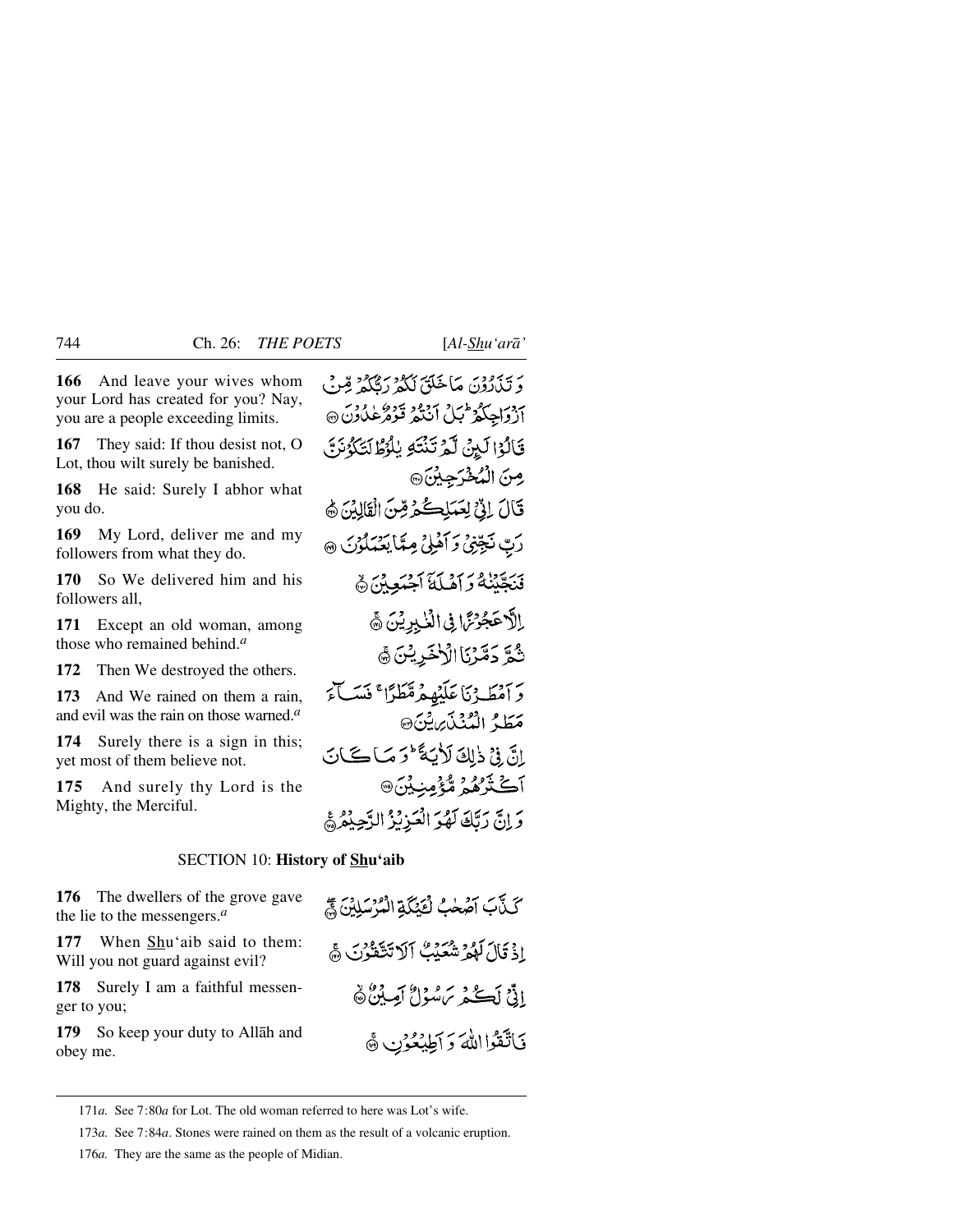**180** And I ask of you no reward for it; my reward is only with the Lord of the worlds.

**181** Give full measure and be not of those who diminish.

**182** And weigh with a true balance.

**183** And wrong not men of their dues, and act not corruptly in the earth, making mischief.

**184** And keep your duty to Him Who created you and the former generations.*<sup>a</sup>*

**185** They said: Thou art only a deluded person,

**186** And thou art naught but a mortal like ourselves, and we deem thee to be a liar.

**187** So cause a portion of the heaven to fall on us, if thou art truthful.*<sup>a</sup>*

**188** He said: My Lord knows best what you do.*<sup>a</sup>*

**189** But they rejected him, so the chastisement of the day of Covering overtook them. Surely it was the chastisement of a grievous day!*<sup>a</sup>*

**190** Surely there is a sign in this; yet most of them believe not.

**191** And surely thy Lord is the Mighty, the Merciful.

يُرِيَّ آَيْتَنَكَّكُمْ عَلَيْلِي مِنْ آَجْيِرْ ۚ إِنْ آخْرِيَ إِلَّا عَلَىٰ رَبِّ الْعَلَيِيْنَ ﴾ آدْ ذُاالْكُنْكَ وَلَا تَكْوُنُوْا مِنَ الْمُخْسِرِينٌ وَزِنُوْا بِالْقِسْطَاسِ الْمُسْتَقِيْمِهِ ﴾ وَ لَا تَبۡعَسُواالِّکَاسَ ٱتَّسَآءَهُمۡ رَ کَا تَعۡتَوۡۗا فِي الۡكِّرۡمِ صِٰهِ مِّفۡسِيِنِينَ ﴾ دَ اتَّقَوْاالَّذِي خَلَقَكُمْ وَالْعِبِلَّةَ الْأَدَّلِينَّ قَالَوْۤالِتَّبَآاَنَتَ مِنَ الْمُسَعَّرِيْنَ ﴾ وَمَآ آَنَتَ اِلَّ بَشَرٌ مِّثْ لَمَنَا رَانَ تَظُنُّكَ لَيِسَ الْكُنِّ بِيْنَ ﴾ فَأَسْقِطْ عَلَيْنَاكِسَفًا مِّنَ السَّيَاءِ إِنْ كُنْتَ مِنَ الصَّرِيقِيِّنَ ﴾ قَالَ يَٰ إِنَّ آَعُلَّهُ بِيِّنَا تَعْمَلُوْنَ @ فَيَكِيٌّ بِهُوْدٍ وَأَخَذَهُ هُوَ عَذَابٌ يَوْمِرَانِقُلَّلَةٌ اِنَّةُ كَانَ عَذَابَ يَوْمٍ عَظِيْمِ @ إِنَّ فِي ذٰ إِلَٰهَ لَأَيَةً ثُمَّ مَا كَتَانَ آڪٽر مُهُمَّ مُّؤْمِنِيْنَ® دَانَ بِرَبَّكَ لَهُوَ الْعَبْرِ بِنُهُ الدَّجِيبُهُ هُ

189*a. Zullah* signifies a *shade*, or a *covering*, and the day of punishment is called *the day of Covering* because it covered them with punishment.

<sup>184</sup>*a.* The word *jibillat* ("generations") means *nature*, *quality*, or *property*. But it is also synonymous with *jibill*, and the lexicologists recognize the two words as conveying the same meaning, viz., *a great company of men*, or *nation*, or *people* (LL).

<sup>187</sup>*a. Kisaf* means *a portion* (R), and *a portion of the heaven* signifies *a punishment from heaven*. According to JB, *kisaf* means *punishment*.

<sup>188</sup>*a.* It should be noted that the demand for the threatened punishment is always met with expressions signifying that the matter rests in the hands of Allåh. Such statements are really equivalent to saying that the thing will certainly come to pass.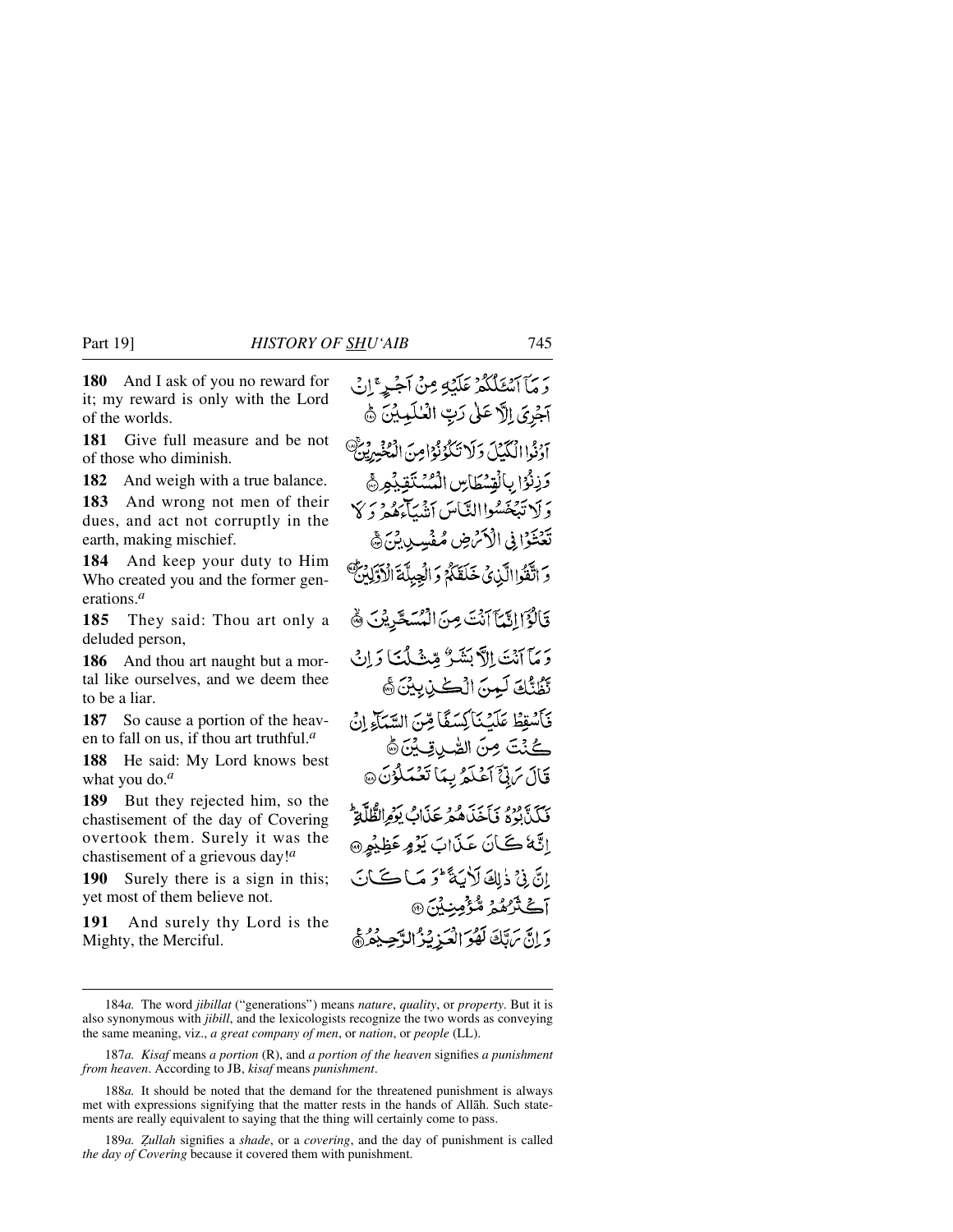## SECTION 11: **Prophet's opponents warned**

**192** And surely this is a revelation from the Lord of the worlds.

**193** The Faithful Spirit has brought it,*<sup>a</sup>*

**194** On thy heart that thou mayest be a warner,*<sup>a</sup>*

**195** In plain Arabic language.

**196** And surely the same is in the Scriptures of the ancients.*<sup>a</sup>*

**197** Is it not a sign to them that the learned men of the Children of Israel know it?

**198** And if We had revealed it to any of the foreigners,

**199** And he had read it to them, they would not have believed in it.*<sup>a</sup>*

وَإِنَّكَ لَتَنْزِيْلُ بِرَتِ الْعُلَيْبِيْنَ ﴾ نَزَلَ بِهِ الرُّوْمُ الْأَمِيشُ ﴾ عَلىٰ تَلْبِكَ لِتَكْوُنَ مِنَ الْمُنْذِرِيْنَ ﴾ رِبِلِسَانٍ عَرَبِيِّ مُّبِيَّنٍ ﴾ وَ إِنَّهُ لَفِيٌّ رُبُّرِ الْأَوَّلِيْنَ @ أَدَيْهُ بِبَكْنُ لَهُمْ إِنَّةً أَنْ تَعْلَمَهُ عُلَيْكًا بَنِيٍّ اِسْتِرَاءِ بِيْلَ هَ وَ لَوْ نَزَّلْنَهُ عَلَىٰ بَعْضِ الْأَغْجَبِينَ ﴾ فَقَرَآهُ عَلَيْهِمْ مَّا كَانْزَابِ مُؤْمِنِينَ ﴾

194*a.* The addition of the words *on thy heart* is to indicate that the Prophet's heart, being the receptacle of the mighty revelation, was no doubt truly responsive to the great truths contained in it. The high morals and the broad humanitarian truths which the Qur'ån contains give us a true picture of the great mind. This is referred to in one of the earliest revelations: "And surely thou hast sublime morals" (68:4). The pithy but most beautiful statement of ' $\overline{A}$ 'ishah, the Prophet's wife, than whom none was more familiar with the recipient of the Quranic revelation, remains unsurpassed in depicting the character of the Holy Prophet. When asked about it she replied: *His character is the Qur'ån*. She thus intimated in brief words that all those wonderful pictures of moral sublimity drawn in the Holy Qur'ån were pictures of the noble mind to which the Qur'ån was revealed.

196*a*. The prophecies relating to the advent of the Prophet Muhammad, as met with in the Jewish and Christian Scriptures, are referred to very often in the Holy Qur'ån. The statement made here is, however, more comprehensive: *They are met with in all ancient scriptures*. See 3:81, where a covenant is spoken of as being made through all the prophets of the world with regard to the Prophet's advent; see 3:81*a*. There is a reference in the next verse to the learned men of the Children of Israel in particular because the Jews and the Christians had long been in contact with the Arabs. Such references are of frequent occurrence in the early Makkan revelations, and there is not the least ground for the statement that because of the mention of the learned men of the Children of Israel, these verses must have been revealed at Madinah.

199*a.* Because prophecy plainly showed that the Arabs were to be the recipients of the revelation; see Isa. 42:11: "Let the wilderness and the cities thereof lift up their

<sup>193</sup>*a.* The Faithful Spirit is the angel Gabriel, who brought the Divine revelation to the Holy Prophet. The Prophet himself was known in Makkah as *al-Amßn* or the *Faithful one* before revelation came to him.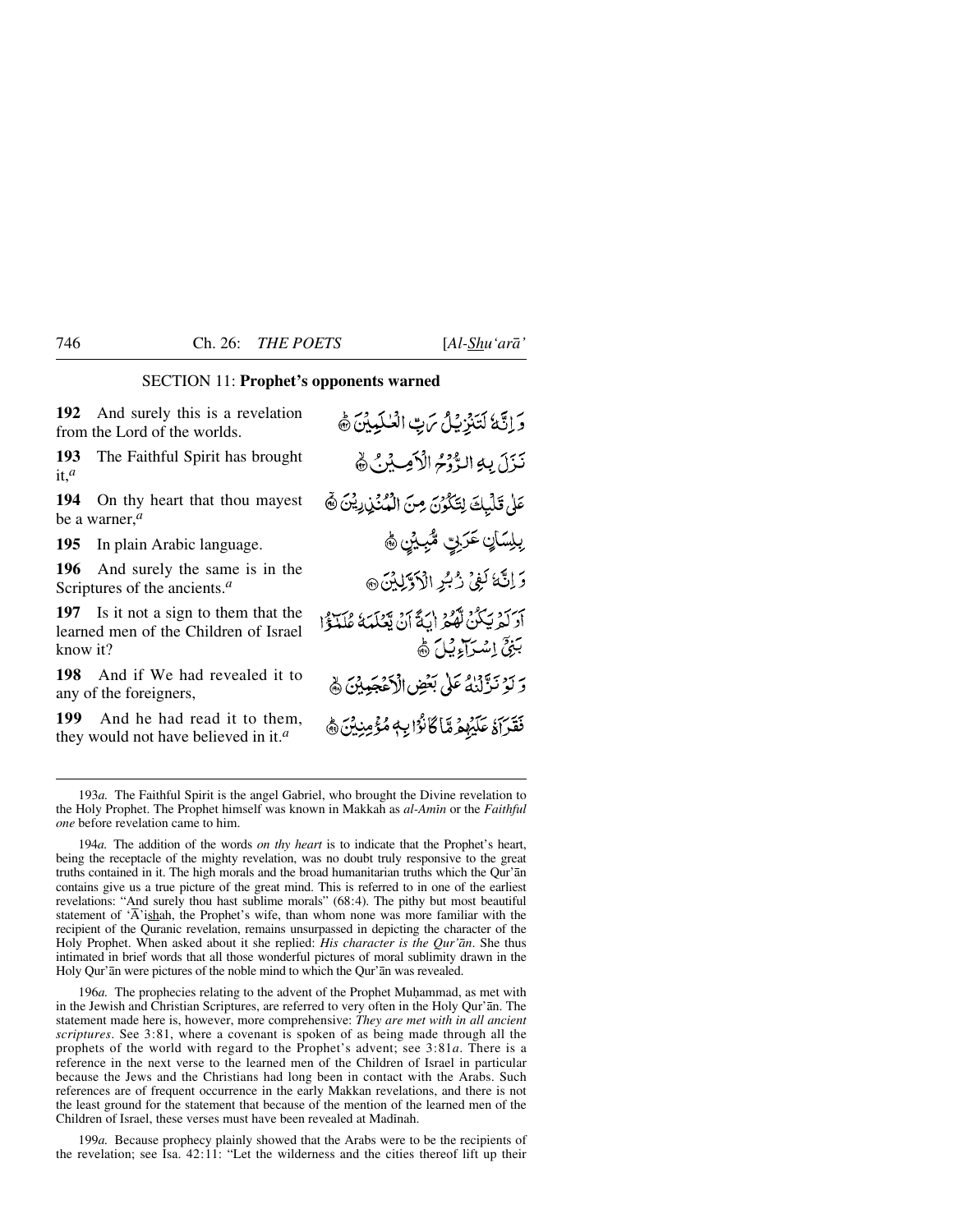**200** Thus do We cause it to enter into the hearts of the guilty.*<sup>a</sup>*

**201** They will not believe in it till they see the painful chastisement:

**202** So it will come to them suddenly, while they perceive not;

**203** Then they will say: Shall we be respited?

**204** Do they still seek to hasten on Our chastisement?

**205** Seest thou, if We let them enjoy themselves for years,

**206** Then that which they are promised comes to them —

**207** That which they were made to enjoy will not avail them?

**208** And We destroyed no town but it had (its) warners —

**209** To remind. And We are never unjust.

**210** And the devils have not brought it.

**211** And it behoves them not, nor have they the power to do (it).

**212** Surely they are far removed from hearing it.*<sup>a</sup>*

**213** So call not upon another god with Allåh, lest thou be of those who are chastised.

كَلَّالِكَ سَلَكْنَكُ فِي تُكْوُيب الْمُجْرِمِيْنَ ۞ لَا يُؤْمِنُوْنَ بِ4حَلَّى يَرَوُا الْعَذَاتِ الكليمة فَيَأْتِيَهُمْ بَغْتَةً وَّهُمْ لَا يَشْعُدُونَ ۞ فَيَقْوَلُوْا هَيْلُ نَحْنُ مُنْظَيْرُوْنَ ﴾ آَيَبِعَنَاابِنَا يَسْتَعْجِلُوْنَ @ افْرَءَيْتَ إِنْ مُتَّقَنْهُمْ سِنِيْنَ ۞ ثَدَّةً جَآءَهُمْ مَّاڪَأَنُوا يُوعَدُونَ ۞ مَأَأَغْنَى عَنْقُهُ مَّا كَانُوْا يُبَتَّعُوْنَ ﴾ دَ مَآ أَهۡلَڪُنَا مِنۡ قَبِرۡ بِ لَهِ ۚ إِنَّ لَعَبَا مُنۡبُونَ ﷺ ذڪُرٰيَّةُ رَمَاڪَٽَاظْلِمِينَ۞ وَ مَا تَنَدَّلَتْ بِ4ِ الشَّبْطِيْنُ ۞ دَ مَا پَشْبَغِيۡ لَهُمۡ وَ مَا يَسۡنَطِيۡعُوۡنَ ﴾ الْهُمُرْ عَنِ السَّبْعِ لَمَعْزُوْلُوْنَ ﴾ فَبِلا تَدَاءُ مَعَ اللهِ اللهَا الْخَرَفَتَكُوْنَ مِنَ الْمُعَـٰلِّيلِيْنَ ﴾

voice, the villages that Kedar doth inhabit". In the Old Testament, Kedar, the son of Ishmael, stands for the Arab nation. Hence earlier prophecy required that the final revelation should be granted to an Arab.

<sup>200</sup>*a.* The meaning is that the Qur'ån was made to enter into their hearts by reason of the convincing proof of its truth; but they rejected it, as the next verse shows.

<sup>212</sup>*a.* The argument here is similar to that advanced by Jesus Christ when he said: "And if Satan cast out Satan, he is divided against himself" (Matt. 12:26). The evil one cannot be the source of the Qur'ån, for the Qur'ån calls to righteousness. See also vv. 221–223 and 223*a*.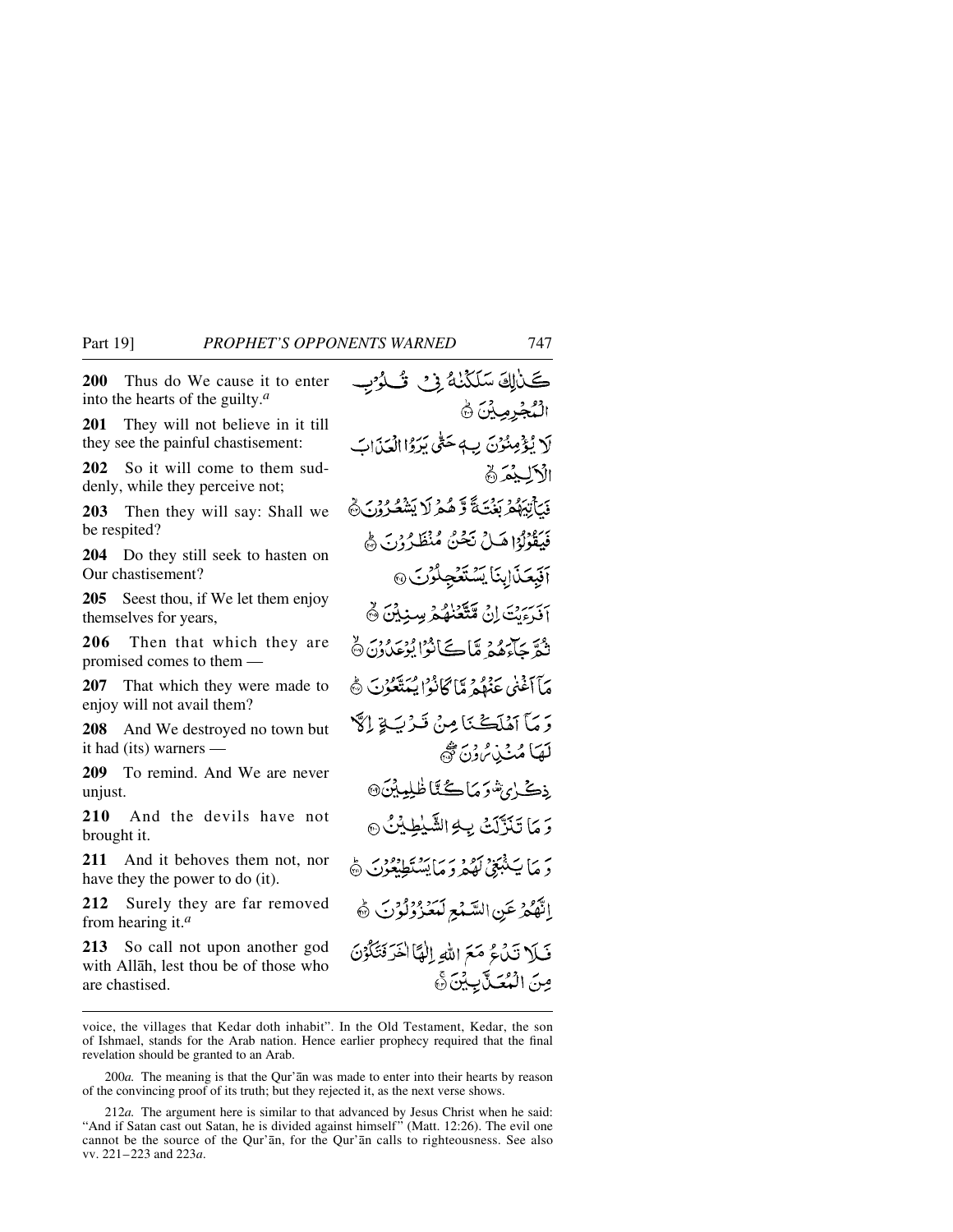**214** And warn thy nearest relations,*<sup>a</sup>*

**215** And lower thy wing to the believers who follow thee.

**216** But if they disobey thee, say: I am clear of what you do.

**217** And rely on the Mighty, the Merciful,*<sup>a</sup>*

**218** Who sees thee when thou standest up,

**219** And thy movements among those who prostrate themselves.

**220** Surely He is the Hearing, the Knowing.

**221** Shall I inform you upon whom the devils descend?

**222** They descend upon every lying, sinful one —

**223** They give ear, and most of them are liars.*<sup>a</sup>*

**224** And the poets — the deviators follow them.

وَ آَنَيْنِ مَشِيْرَتَكَ الْأَفْرَبِيْنَ ﴾ وَالْحُفِضْ حَنَاجَكَ لِعَيْنِ اتَّبَعَكَ مِنَ الْمُؤْمِنِيْنَ ۞ فَانْ عَصَوْكَ فَقُلْ إِذْ بَرِيٌّ قِيمًا تَعْمَلُوْنَ ﴾ دَ نَدَكَّلْ عَلَى الْعَبْدِيْنِهِ الرَّحِيفِيرِ ۞ الَّذِينَ يَرْبِكَ حِينَ تَقْرُمُ ﴾ وَتَقَلَّكَ فِي السَّجِدِيْنَ ۞ الَّهُ هُوَ السَّمِيْعُ الْعَلِيْمُ ® هَـٰلُ أَنَبِّئُكُمْ عَـٰلَىٰ مَنْ تَـٰذَّلُ الشَّيْطِيْنُ﴾ تَنَزَّلُ عَلَى كُلِّ آنَّاكٍ آتِيُوِ ۞ لِّلْقُوْنَ السَّمْعَ وَ آَكْتُرْهُمْ كُذِيوْنَ ﴾ وَ الشَّعَدَآءُ يَتَّبَعُهُمُ الْعَاذِنَ®َ

217*a.* The Prophet is here told to rely on the Mighty, the Merciful, the very words that are repeated at the end of almost every section of this chapter, thus showing that the fate of the opponents of former prophets was spoken of simply to warn his own opponents. The attribute of *mightiness* is used to indicate the power to punish the wicked, while *mercy* indicates the deliverance and triumph of the righteous, or a merciful dealing even with the opponents.

<sup>214</sup>*a*. When this verse was revealed, the Holy Prophet, standing on Mount Şafā, invited every tribe by name, and when the representatives of all the tribes had gathered together — among those assembled being also the Quraish and that inveterate enemy of the Holy Prophet, Ab∂ Lahab — the Holy Prophet thus addressed them: "Tell me, if I were to inform you that a great army in the valley lies in wait to make a raid upon you, would you believe me?" "Aye!" was the reply in one voice, "for we have never found anything but truth emanating from thy lips." "Then," said the Prophet, "know that I am a warner to you of an approaching punishment." "Mayest thou perish," cried out the illtempered Ab∂ Lahab, "was it for this that thou didst call us together?" (B. 65: xxvi, 2).

<sup>223</sup>*a.* The subject of v. 212 is reverted to here, and it corroborates what is said in  $212a$ . The opponents of the Qur'an would not listen to what is said in the Qur'an — they are far removed from hearing it, as stated in v. 212 — but they listen to what their leaders in evil say.